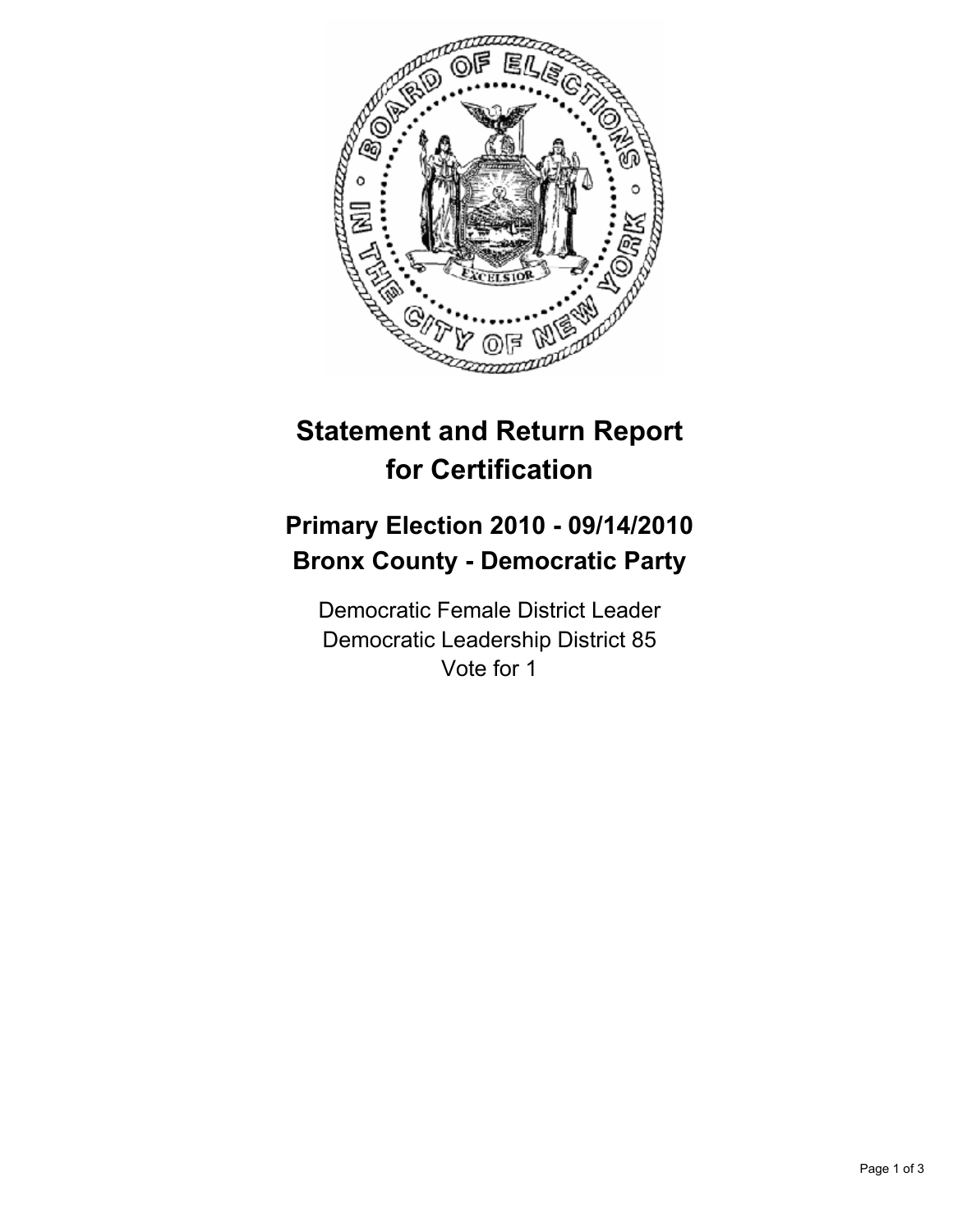

## **Assembly District 85**

| PUBLIC COUNTER                | 4,579 |
|-------------------------------|-------|
| <b>EMERGENCY</b>              | 3     |
| ABSENTEE/MILITARY             | 76    |
| <b>AFFIDAVIT</b>              | 67    |
| <b>CARMEN HERNANDEZ</b>       | 1,248 |
| <b>CARMEN MORALES</b>         | 2,042 |
| C. MORALES (WRITE-IN)         |       |
| DOROTHY HASHEAD (WRITE-IN)    |       |
| <b>JUGBA SANTI (WRITE-IN)</b> |       |
| KYLE FREEMAN (WRITE-IN)       |       |
| NONE OF THE ABOVE (WRITE-IN)  | 1     |
| SOME ONE ELSE (WRITE-IN)      |       |
| <b>Total Votes</b>            | 3,296 |